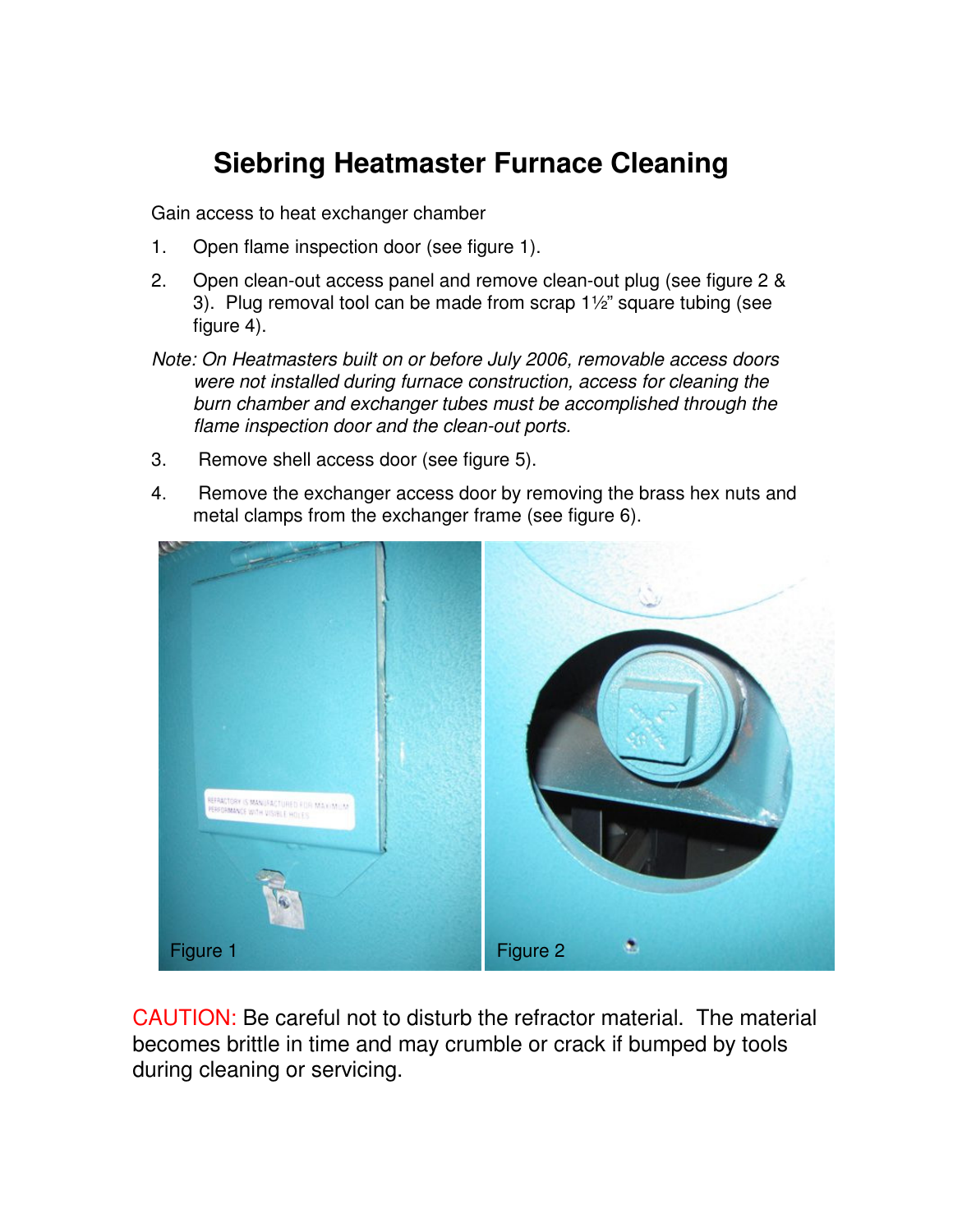



Note: Use caution when working in or around heat chamber refractor. Refractors (see figure 7) become hard and brittle after use. Furnaces should not be moved after use. If furnaces must be moved, extreme care should be used when transporting the furnace. With proper care, refractors will give years of service even after they turn brittle and cracks appear.